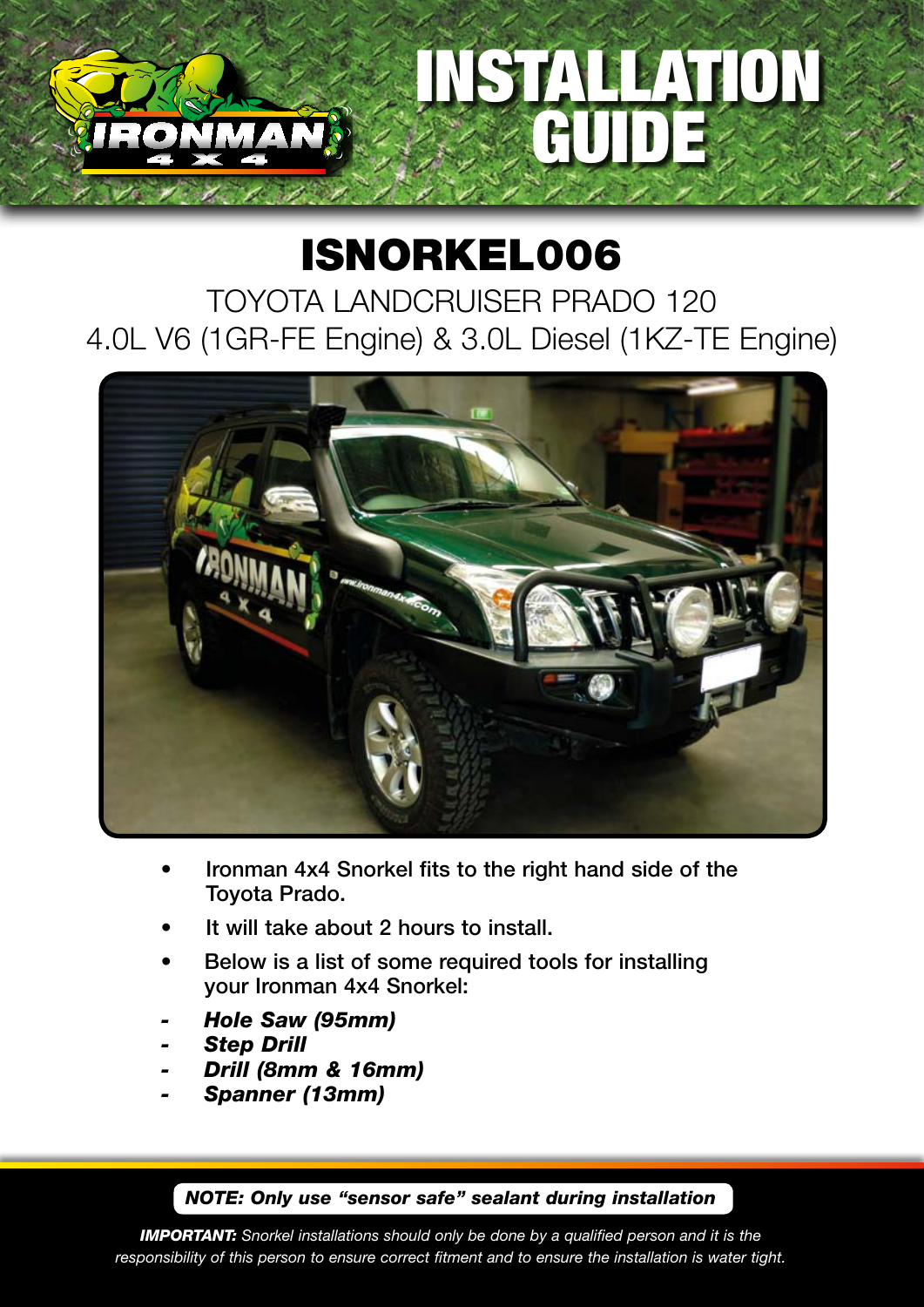*Page 2 of 5*

- 1. Before installation check snorkel application is compatible with your vehicle.
- 2. Remove right hand guard liner and air intake duct.

3. Apply masking tape to right hand front mudguard and windscreen pillar.

4 Tape template to mudguard making sure it is lined up with top of mudguard (bonnet opening) and rear of mudguard (door opening).

5. Using a felt tipped pen, mark all holes through template onto mudguard. Remove template.







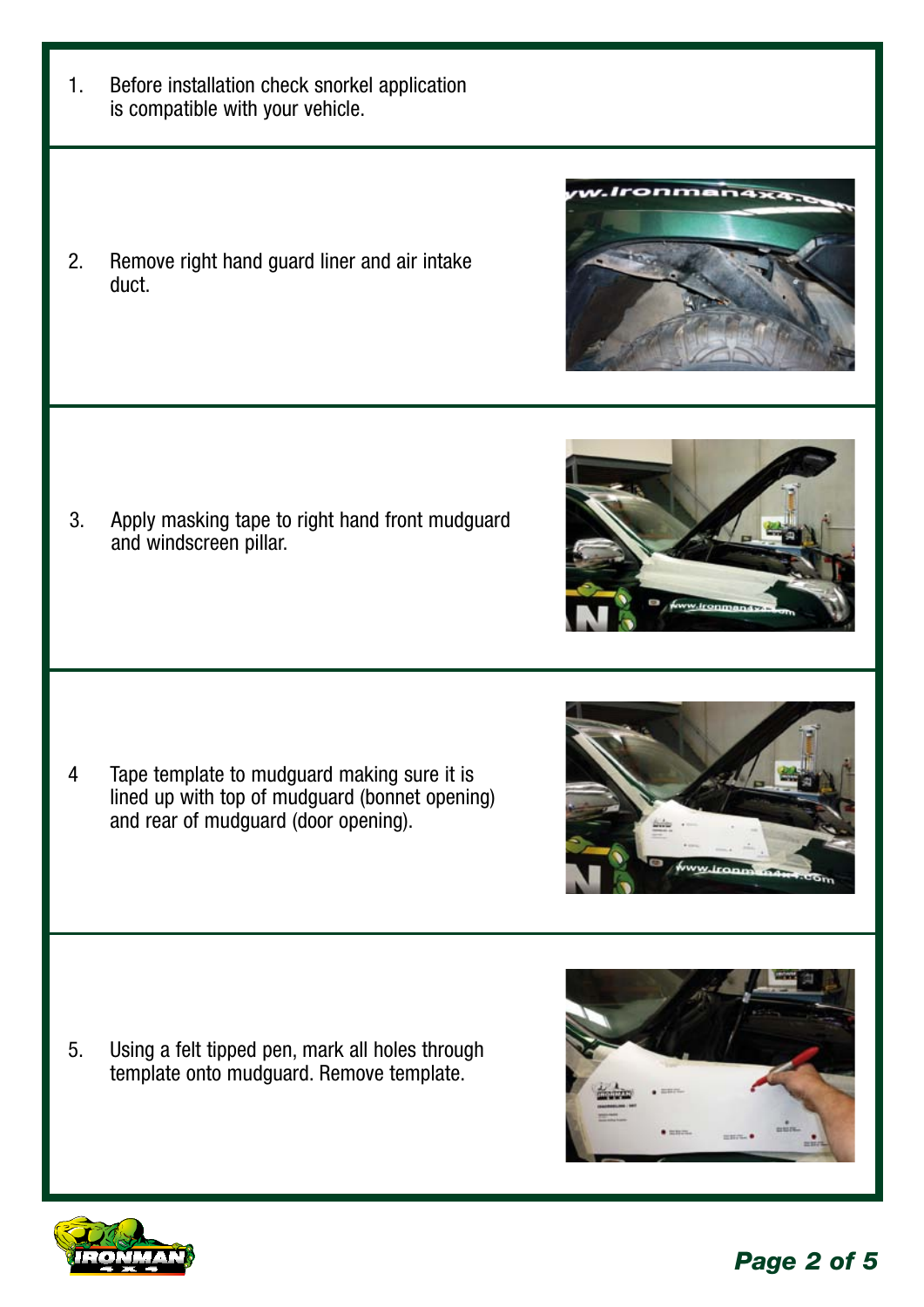- 7. De-burr and rust-proof all holes (this applies to all holes drilled after this step).
- 8. Using thread-lock screw all studs into snorkel body and attach pillar mounting bracket loosely to snorkel using M6 bolts provided.

6. Using a hole saw cut a 95mm hole for snorkel duct and drill all mounting holes to 16mm.

9. Hold snorkel body in position on mudguard and mark position of holes in bracket on pillar and remove snorkel. Also remove bracket from snorkel.

- 10. Hold snorkel bracket in position and mark four mounting holes on pillar. Drill mounting holes to 7.5mm.
- 11. Apply silicone sealant to holes. Insert mounting plugs and attach mounting bracket to pillar using self tapping screws provided.







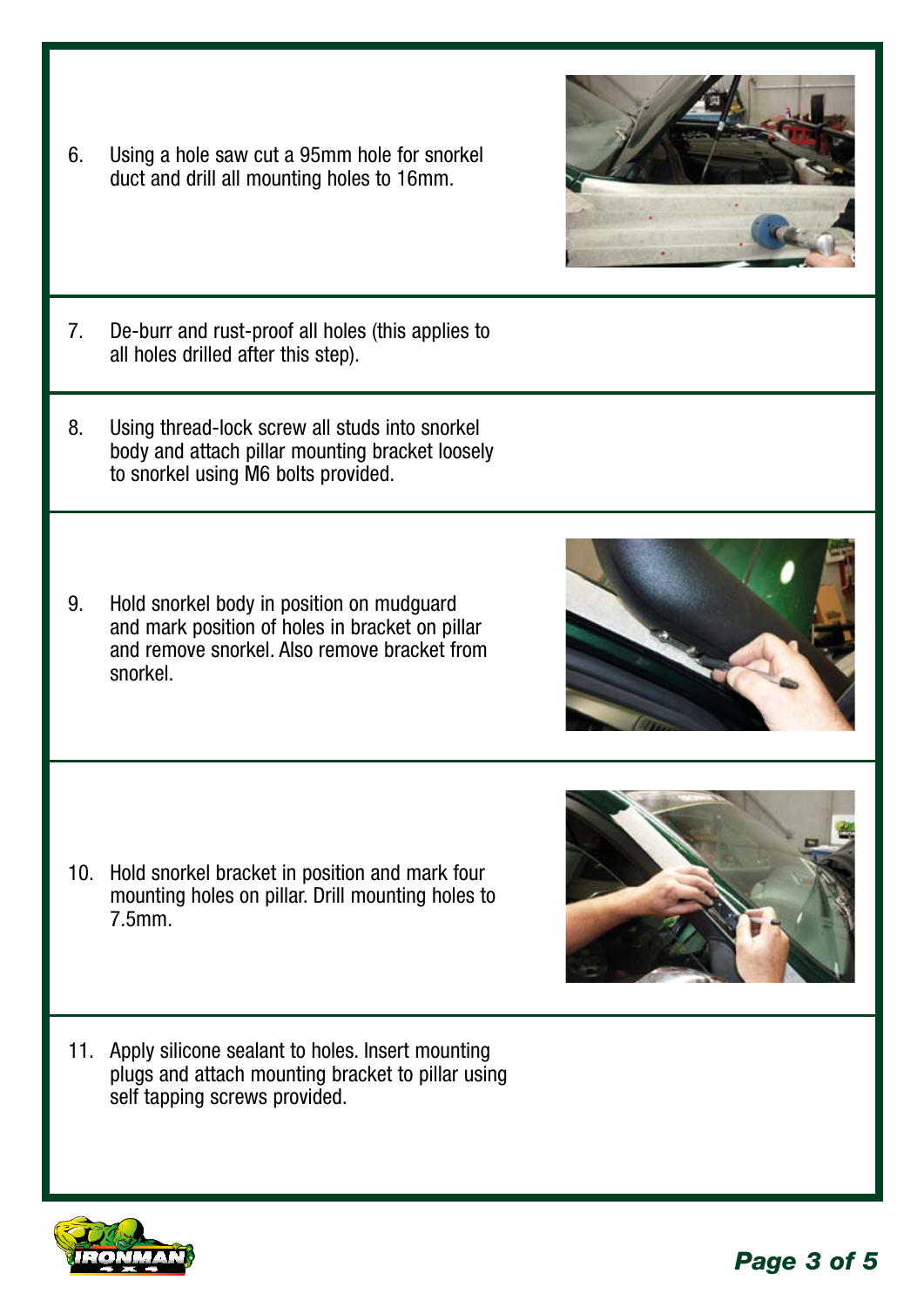*Page 4 of 5*

17. Refit factory air intake duct to engine bay. Attach rubber joiner to air entry duct and tighten all hose clamps.



15. Secure to vehicle using M8 Nylock Nuts and Body washers. Attach to pillar mounting bracket using M6 Bolts. Secure rubber joiner to snorkel with hose clamp.

16. Fit remaining rubber joiner to factory air intake duct with two hose clamps but do not tighten..

- 
- 
- 12. Fit rubber joiner to air entry duct as shown and secure with hoes clamp.

13. Place air entry duct under mudguard and align

14. Fit snorkel body to mudguard making sure it

rubber joiner with snorkel hole.

engages with rubber joiner.